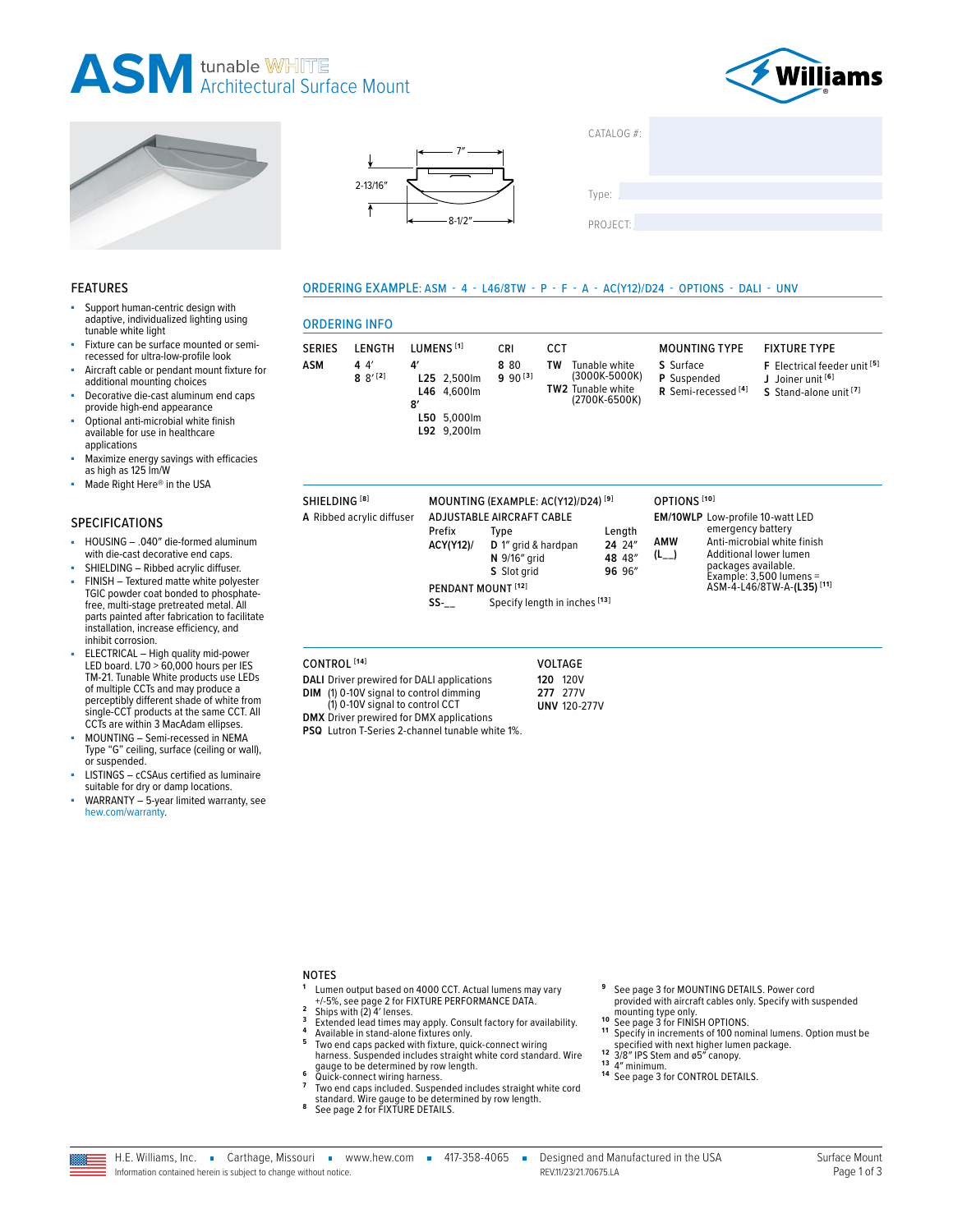# **ASM** tunable WHITE

#### <span id="page-1-0"></span>FIXTURE PERFORMANCE DATA

|                  |     | LED PACKAGE   DELIVERED LUMENS   WATTAGE   EFFICACY (Im/W) |      |       |
|------------------|-----|------------------------------------------------------------|------|-------|
| $\ddot{ }$       | L25 | 2550                                                       | 21.4 | 119.2 |
|                  | L46 | 4670                                                       | 39.8 | 117.3 |
| $\tilde{\infty}$ | L50 | 5100                                                       | 40.7 | 125.4 |
|                  | 192 | 9340                                                       | 79.6 | 117.3 |

- Photometrics tested in accordance with IESNA LM-79. Results<br>- Shown are based on 25°C ambient temperature.<br>- Wattage shown is average for 120V through 277V input.<br>- Results based on 4000K, 80 CRI, actual lumens may vary

- 
- Use multiplier table to calculate additional options.

| <b>MULTIPLIER TABLE</b> |  |
|-------------------------|--|
|                         |  |

|     | <b>COLOR TEMPERATURE</b> |               |                |               |                 |  |
|-----|--------------------------|---------------|----------------|---------------|-----------------|--|
|     | CCT                      |               | <b>TW</b>      |               | TW <sub>2</sub> |  |
|     |                          | <b>LUMENS</b> | <b>WATTAGE</b> | <b>LUMENS</b> | <b>WATTAGE</b>  |  |
|     | 2700K                    |               |                | 0.93          | 1.02            |  |
|     | 3000K                    | 0.95          | 1.04           | 0.95          | 1.01            |  |
| కె  | 3500K                    | 0.98          | 1.02           | 0.98          | 1.00            |  |
| ន្ល | 4000K                    | 1.00          | 1.00           | 1.00          | 1.00            |  |
|     | 5000K                    | 0.96          | 1.04           | 1.02          | 1.00            |  |
|     | 6500K                    |               |                | 1.01          | 1.04            |  |
|     | 2700K                    |               |                | 0.93          | 1.02            |  |
|     | 3000K                    | 0.91          | 1.03           | 0.95          | 1.01            |  |
| පි  | 3500K                    | 0.96          | 1.01           | 0.98          | 1.00            |  |
| ഭ   | 4000K                    | 1.00          | 1.00           | 1.00          | 1.00            |  |
|     | 5000K                    | 1.03          | 1.03           | 1.03          | 1.00            |  |
|     | 6500K                    |               |                | 1.02          | 1.04            |  |





TW2



#### PHOTOMETRY

**ASM-4-L46/8TW-A-S-DALI-UNV** Total Luminaire Output: 4670 lumens; 39.8 Watts | Efficacy: 117.3 lm/W | 80 CRI; 4000K CCT



|                     | <b>VERTICAL ANGLE</b> | <b>HORIZONTAL ANGLE</b> | <b>ZONAL LUMENS</b> |             |     |
|---------------------|-----------------------|-------------------------|---------------------|-------------|-----|
|                     |                       | 0°                      | 45°                 | $90^\circ$  |     |
|                     | 0                     | 1787                    | 1787                | 1787        |     |
|                     | 5                     | 1817                    | 1815                | 1815        | 171 |
|                     | 15                    | 1738                    | 1732                | 1726        | 485 |
|                     | 25                    | 1572                    | 1561                | 1554        | 717 |
|                     | 35                    | 1366                    | 1364                | 1364        | 843 |
|                     | 45                    | 1043                    | 1072                | 1079        | 819 |
|                     | 55                    | 699                     | 763                 | 778         | 674 |
| <b>DISTRIBUTION</b> | 65                    | 410                     | 502                 | 520         | 482 |
|                     | 75                    | 189                     | 287                 | 305         | 287 |
|                     | 85                    | 48                      | 136                 | 165         | 135 |
|                     | 90                    | 11                      | 77                  | 110         |     |
| CANDLEPOWER         | 95                    | $\Omega$                | 40                  | 72          | 45  |
|                     | 105                   | 0                       | 0                   | 24          | 10  |
|                     | 115                   | 0                       | 0                   | $\mathbf 0$ | 1   |
|                     | 125                   | 0                       | $\mathbf 0$         | $\mathbf 0$ | 0   |
|                     | 135                   | 0                       | $\mathbf 0$         | $\mathbf 0$ | 0   |
|                     | 145                   | 0                       | $\Omega$            | $\Omega$    | 0   |
|                     | 155                   | 0                       | $\mathbf 0$         | $\mathbf 0$ | 0   |
|                     | 165                   | 0                       | $\mathbf 0$         | $\mathbf 0$ | 0   |
|                     | 175                   | 0                       | $\mathbf 0$         | $\mathbf 0$ | 0   |
|                     | 180                   | 0                       | $\mathbf 0$         | $\mathbf 0$ |     |

|               | <b>ZONE</b> | <b>LUMENS</b> | % FIXTURE |
|---------------|-------------|---------------|-----------|
|               | $0 - 30$    | 1374          | 29        |
|               | $0 - 40$    | 2217          | 48        |
| LUMEN SUMMARY | $0 - 60$    | 3709          | 79        |
|               | $0 - 90$    | 4613          | 99        |
|               | $90 - 120$  | 57            |           |
|               | $90 - 150$  | 57            |           |
|               | $90 - 180$  | 57            |           |
|               | $0 - 180$   | 4670          | 100       |

# <span id="page-1-1"></span>FIXTURE DETAILS

#### BACKVIEW



|                       |             | B    |      |
|-----------------------|-------------|------|------|
| $\mathbf{A}^{\prime}$ | 46-13/16"   | ∕\∩/ | 32"  |
| 8                     | $93 - 5/8"$ | 87'' | 80'' |

Dimension A is for row-mounted units without end caps. End caps add 3/4″ to dimension A.